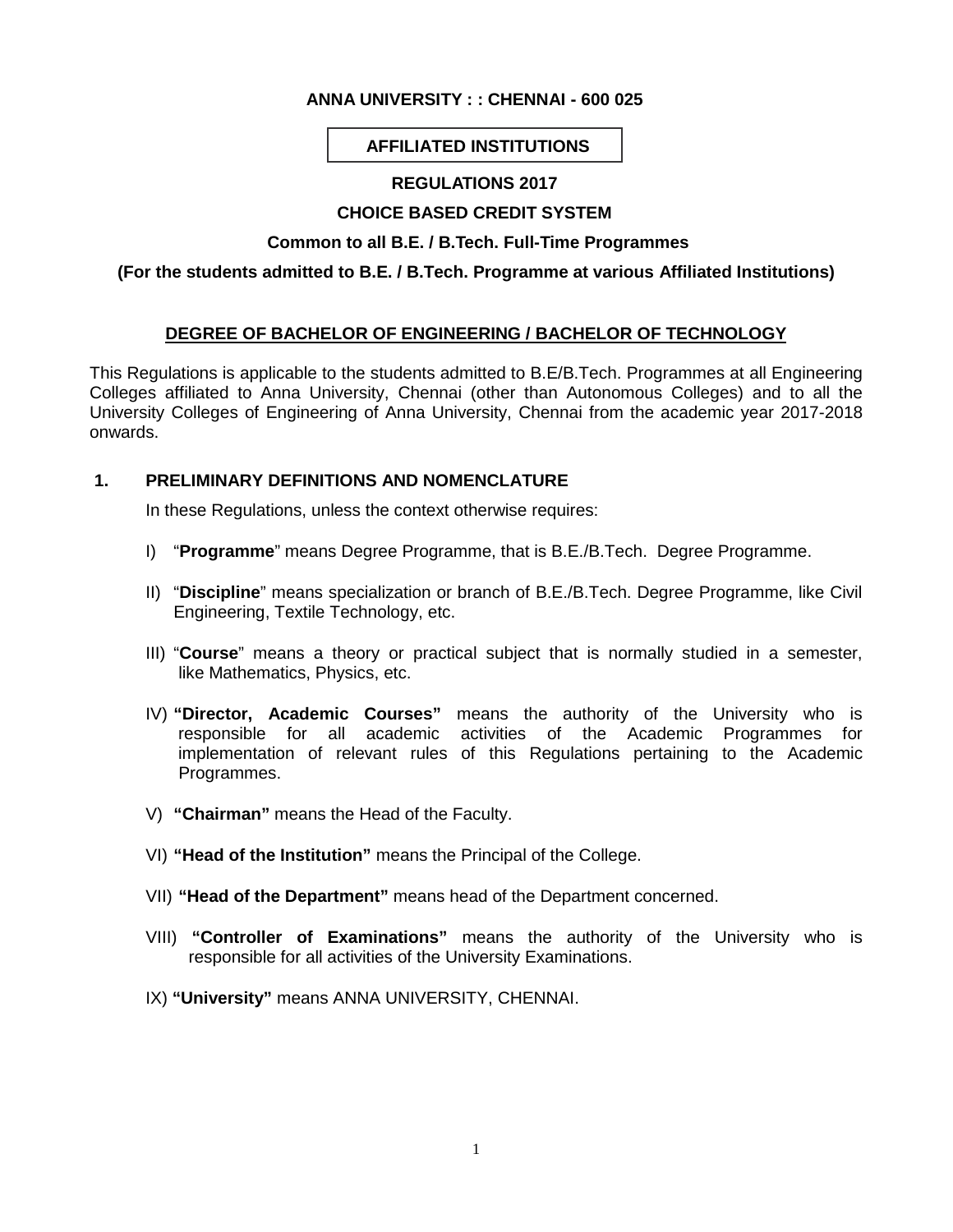# **2. ADMISSION**

2.1 Candidates seeking admission to the first semester of the eight semester B.E. / B.Tech. Degree Programme:

Should have passed the Higher Secondary Examinations of (10+2) Curriculum (Academic Stream) prescribed by the Government of Tamil Nadu with Mathematics, Physics and Chemistry as three of the four subjects of study under Part-III or any examination of any other University or authority accepted by the Syndicate of Anna University as equivalent thereto.

# **(OR)**

Should have passed the Higher Secondary Examination of Vocational stream (Vocational groups in Engineering / Technology) as prescribed by the Government of Tamil Nadu.

### 2.2 **Lateral entry admission**

(i) The candidates who possess the Diploma in Engineering / Technology awarded by the State Board of Technical Education, Tamilnadu or its equivalent are eligible to apply for Lateral entry admission to the third semester of B.E. / B.Tech. in the branch corresponding to the branch of study.

### **(OR)**

(ii)The candidates who possess the Degree in Science (B.Sc.,) (10+2+3 stream) with Mathematics as a subject at the B.Sc. Level are eligible to apply for Lateral entry admission to the third semester of B.E. / B.Tech.

Such candidates shall undergo two additional Engineering subject(s) in the **third and fourth semesters** as prescribed by the University.

### **3. PROGRAMMES OFFERED**

B.E. / B.Tech. Programmes under the Faculty of Civil Engineering, Faculty of Mechanical Engineering, Faculty of Electrical Engineering, Faculty of Information and Communication Engineering and Faculty of Technology.

# **4. STRUCTURE OF PROGRAMMES**

#### **4.1 Categorization of Courses**

Every B.E. / B. Tech. Programme will have a curriculum with syllabi consisting of theory and practical courses that shall be categorized as follows:

- i. **Humanities and Social Sciences (HS)** courses include Technical English, Engineering Ethics and Human Values, Communication skills, Environmental Science and Engineering.
- ii. **Basic Sciences (BS)** courses include Mathematics, Physics, Chemistry, Biology, etc.
- iii. **Engineering Sciences (ES)** courses include Engineering practices, Engineering Graphics, Basics of Electrical / Electronics / Mechanical / Computer Engineering, Instrumentation etc.
- iv. **Professional Core (PC)** courses include the core courses relevant to the chosen specialization/branch.
- v. **Professional Elective (PE)** courses include the elective courses relevant to the chosen specialization/ branch.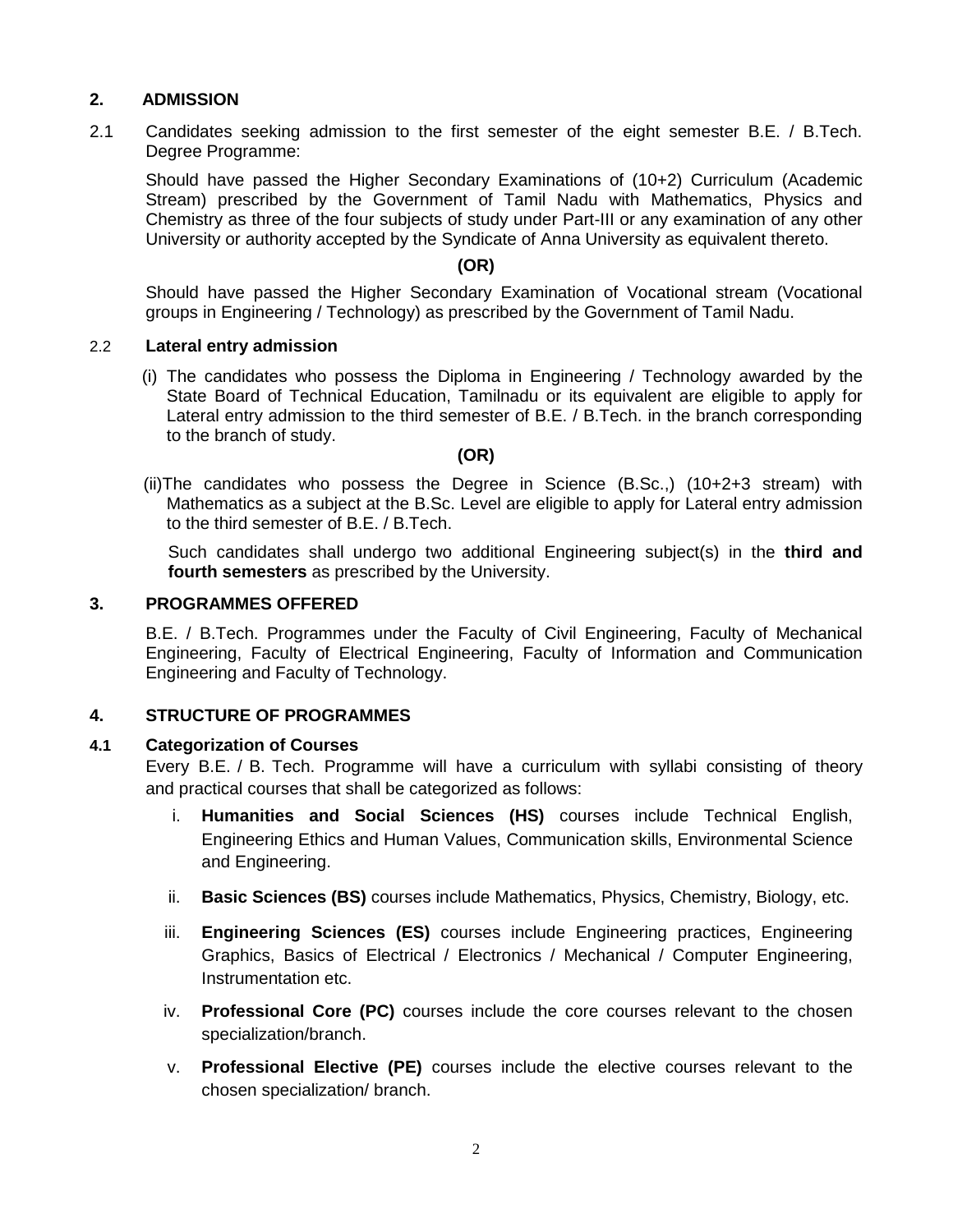- vi. **Open Elective (OE)** courses include the courses from other branches which a student can choose from the list specified in the curriculum of the students B.E. / B. Tech. / B. Arch. Programmes.
- vii. **Employability Enhancement Courses (EEC)** include Project Work and/or Internship, Seminar, Professional Practices, Case Study and Industrial/Practical Training.

# **4.2 Personality and Character Development**

All students shall enroll, on admission, in any one of the personality and character development programmes (NCC/NSS/NSO/YRC) and undergo training for about 80 hours and attend a camp of about seven days. The training shall include classes on hygiene and health awareness and also training in first-aid.

**National Cadet Corps (NCC)** will have about 20 parades.

**National Service Scheme (NSS)** will have social service activities in and around the College / Institution.

**National Sports Organization (NSO)** will have sports, Games, Drills and Physical exercises.

**Youth Red Cross (YRC)** will have activities related to social services in and around College/Institutions.

While the training activities will normally be during weekends, the camp will normally be during vacation period.

### **4.3 Number of courses per semester**

Each semester curriculum shall normally have a blend of lecture courses not exceeding **7** and Laboratory courses and Employability Enhancement Course(s) not exceeding **4.** Each Employability Enhancement Course may have credits assigned as per clause 4.4. However, the total number of courses per semester shall not exceed 10.

#### **4.4 Credit Assignment**

Each course is assigned certain number of credits based on the following:

| Contact period per week                                                                                | <b>CREDITS</b> |
|--------------------------------------------------------------------------------------------------------|----------------|
| 1 Lecture Period                                                                                       |                |
| 2 Tutorial Periods                                                                                     |                |
| 2 Laboratory Periods (also<br>for EEC courses like /<br>Seminar / Project Work /<br>Case study / etc.) |                |

The Contact Periods per week for Tutorials and Practical can only be in multiples of 2.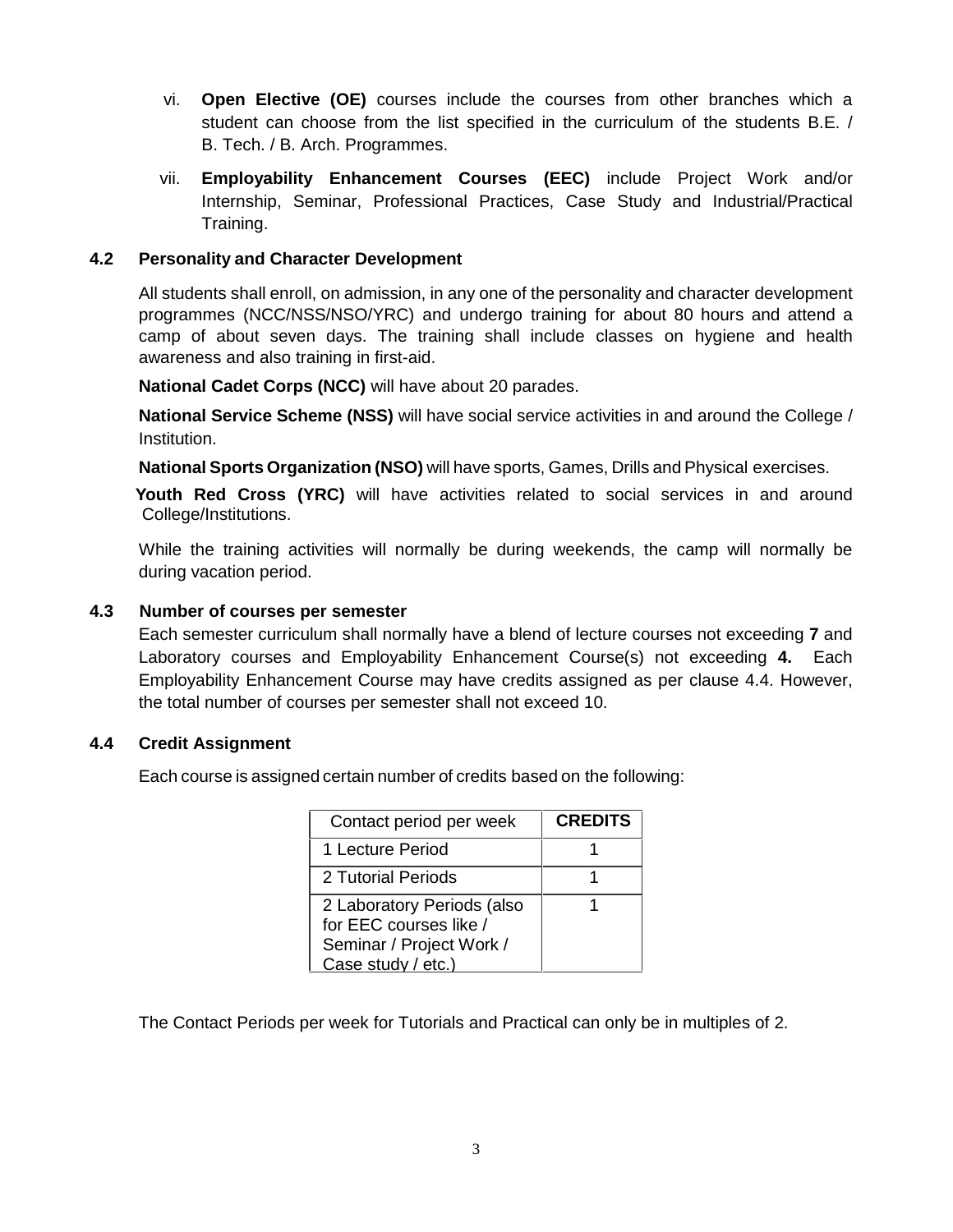# **4.5. Industrial Training / Internship**

The students may undergo Industrial training for a period as specified in the Curriculum during summer / winter vacation. In this case the training has to be undergone continuously for the entire period.

The students may undergo Internship at Research organization / University (after due approval from the Department Consultative Committee) for the period prescribed in the curriculum during summer / winter vacation, in lieu of Industrial training.

# **4.6 Industrial Visit**

Every student is required to go for at least one Industrial Visit every year starting from the second year of the Programme. The Heads of Departments shall ensure that necessary arrangements are made in this regard.

# **4.7 Value Added Courses**

The Students may optionally undergo Value Added Courses and the credits earned through the Value Added Courses shall be over and above the total credit requirement prescribed in the curriculum for the award of the degree. One / Two credit courses shall be offered by a Department **of an institution with the prior approval from the Head of the Institution.** The details of the syllabus, time table and faculty may be sent to the Centre for Academic Courses and the Controller of Examinations after approval from the **Head of the Institution** concerned atleast one month before the course is offered. **Students can take a maximum of two one credit courses / one two credit course** during the entire duration of the Programme.

# **4.8 Online Courses**

- 4.8.1 Students may be permitted to credit only one online course of 3 credits with the approval of **Head of the Institution** and Centre for Academic Courses.
- 4.8.2 Students may be permitted to credit one online course (which are provided with certificate) subject to a maximum of three credits. The approved list of online courses will be provided by the Centre for Academic courses from time to time. The student needs to obtain certification or credit to become eligible for writing the End Semester Examination to be conducted by Controller of Examinations, Anna University. The details regarding online courses taken up by students should be sent to the Controller of Examinations, Anna University and Centre for Academic Courses one month before the commencement of End Semester Examination.
- **4.9** The students satisfying the following conditions shall be permitted to carry out their final semester Project work for six months in industry/research organizations.

The student should not have current arrears and shall have CGPA of 7.50 and above.

The student shall undergo the eighth semester courses in the sixth and seventh semesters. The Head of Department, in consultation with the faculty handling the said courses shall forward the proposal recommended by the Head of Institution to the Controller of Examinations through the Director, Centre for Academic courses for approval at least 4 weeks before the commencement of the sixth semester of the programme for approval.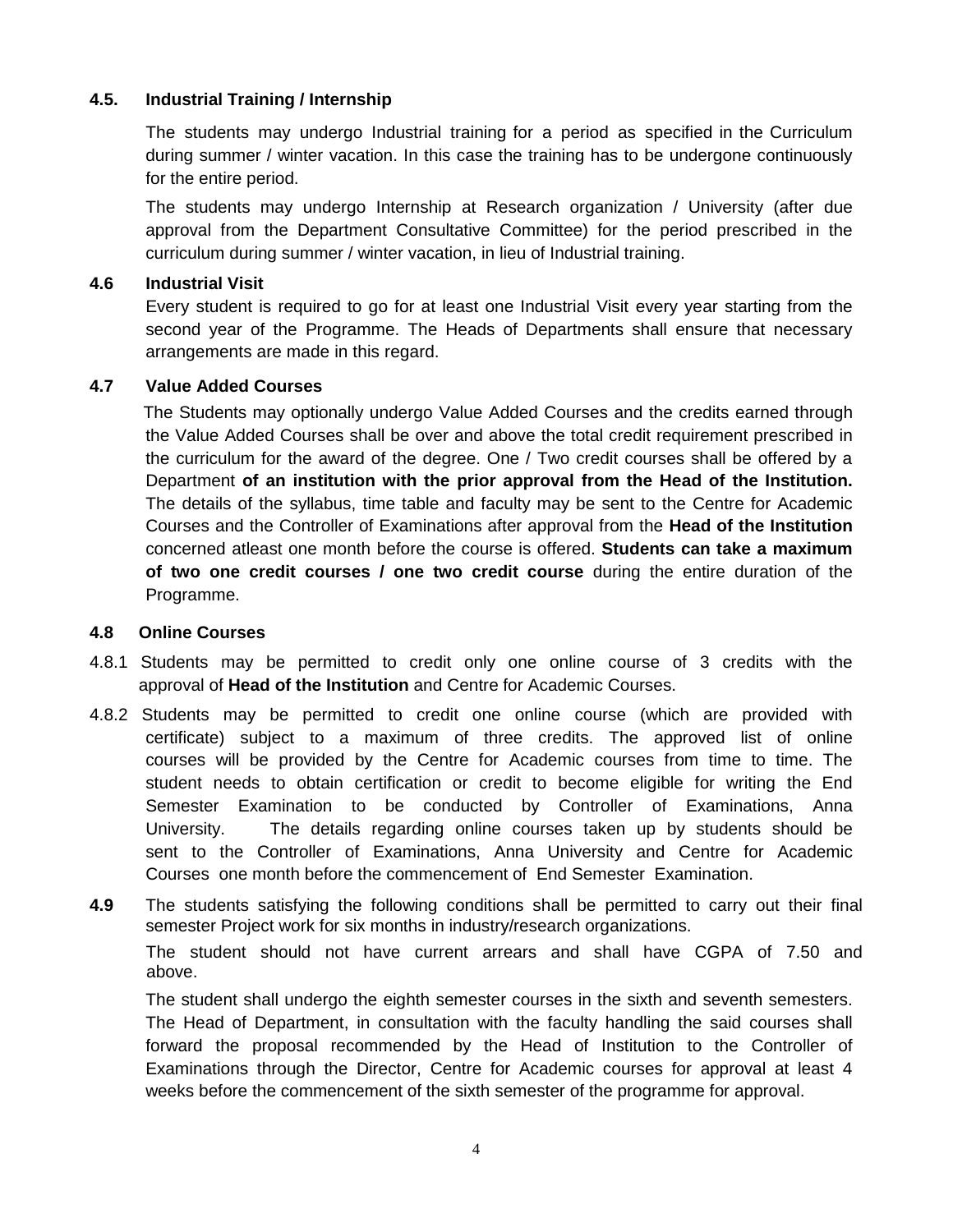# **4.10 Medium of Instruction**

The medium of instruction is English for all courses, examinations, seminar presentations and project / thesis / dissertation reports except for the programmes offered in Tamil Medium.

# **5. DURATION OF THE PROGRAMME**

- 5.1 A student is ordinarily expected to complete the B.E. / B.Tech. Programme in 8 semesters (four academic years) but in any case not more than 14 Semesters for HSC (or equivalent) candidates and not more than 12 semesters for Lateral Entry Candidates.
- 5.1.1 A student is ordinarily expected to complete the B.E. Mechanical Engineering (Sandwich) Programme in 10 semesters (five academic years) but in any case not more than 18 Semesters for HSC (or equivalent) candidates.
- 5.2 Each semester shall normally consist of 75 working days or 540 periods of 50 minutes each. The Head of the Institution shall ensure that every teacher imparts instruction as per the number of periods specified in the syllabus and that the teacher teaches the full content of the specified syllabus for the course being taught.
- 5.3 The Head of the Institution may conduct additional classes for improvement, special coaching, conduct of model test etc., over and above the specified periods. But for the purpose of calculation of attendance requirement for writing the end semester examinations (as per clause 6) by the students, following method shall be used.

Percentage of  
\nAtendance = 
$$
\frac{\text{Total no. of periods attended in all the courses per semester}}{\text{(No. of periods / week as prescribed in the curriculum)} \times 15}
$$

\ntaken together for all courses of the semester

The University Examination will ordinarily follow immediately after the last working day of the semester commencing from I semester as per the academic schedule prescribed from time to time.

5.4 The total period for completion of the programme reckoned from the commencement of the first semester to which the candidate was admitted shall not exceed the maximum period specified in clause 5.1 irrespective of the period of break of study (vide clause 18) in order that he/she may be eligible for the award of the degree (vide clause 16).

# **6. COURSE REGISTRATION**

**6.1** The Institution is responsible for registering the courses that each student is proposing to undergo in the ensuing semester. Each student has to register for all courses to be undergone in the curriculum of a particular semester (with the facility to drop courses to a maximum of 6 credits (vide clause 6.2)). The student can also register for courses for which the student has failed in the earlier semesters.

The registration details of the candidates may be approved by the Head of the Institution and forwarded to the Controller of Examinations. This registration is for undergoing the course as well as for writing the End Semester Examinations. No Elective course shall be offered by any department of any institution unless a minimum 10 students register for the course. However, if the students admitted in the associated Branch and Semester is less than 10, this minimum will not be applicable.

# **The courses that a student registers in a particular semester may include**

- i. Courses of the current semester.
- ii. The core (Theory/Lab /EEC) courses that the student has not cleared in the previous semesters.
- iii. Elective courses which the student failed (either the same elective or a different elective instead).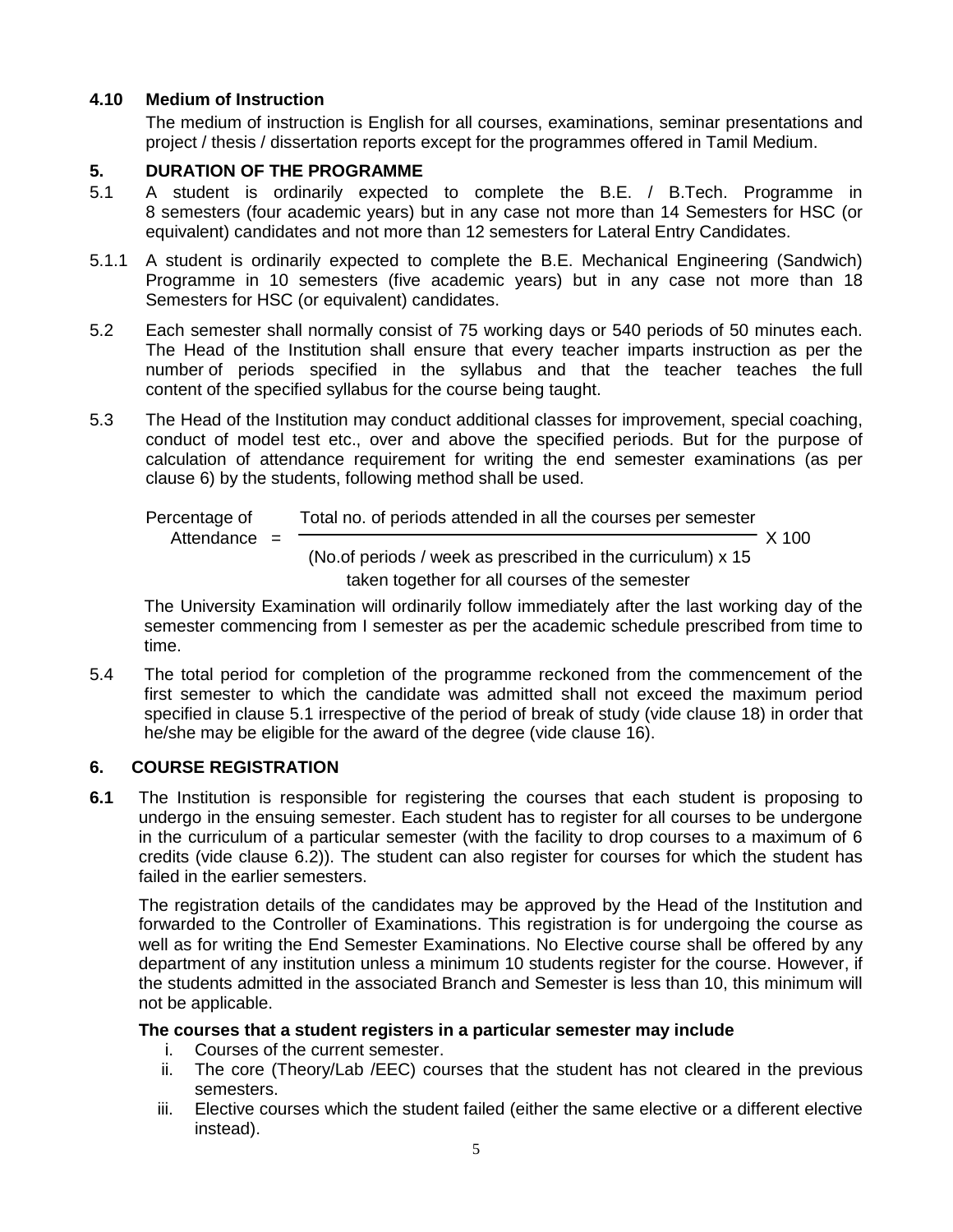# **6.2 Flexibility to Drop courses**

- 6.2.1 A student has to earn the total number of credits specified in the curriculum of the respective Programme of study in order to be eligible to obtain the degree.
- 6.2.2 From the III to final semesters, the student has the option of dropping existing courses in a semester during registration. Total number of credits of such courses cannot exceed 6.
- 6.2.3 The student shall register for the project work in the final semester only.

# **7. ATTENDANCE REQUIREMENTS FOR COMPLETION OF THE SEMESTER**

7.1 A Candidate who has fulfilled the following conditions shall be deemed to have satisfied the requirements for completion of a semester.

Ideally every student is expected to attend all classes of all the courses and secure 100% attendance. However, in order to give provision for certain unavoidable reasons such as Medical / participation in sports, the student is expected to attend atleast 75% of the classes.

Therefore, he/she shall **secure not less than 75%** (after rounding off to the nearest integer) of overall attendance as calculated as per clause 5.3.

- 7.2 However, a candidate who secures overall attendance between 65% and 74% in the current semester due to medical reasons (prolonged hospitalization / accident / specific illness) / Participation in Sports events may be permitted to appear for the current semester examinations subject to the condition that the candidate shall submit the medical certificate / sports participation certificate attested by the Head of the Institution. The same shall be forwarded to the Controller of Examinations for record purposes.
- 7.3 Candidates who **secure less than 65% overall attendance and candidates who do not satisfy the clause 7.1 and 7.2** shall not be permitted to write the University examination at the end of the semester and not permitted to move to the next semester. They are required to repeat the incomplete semester in the next academic year, as per the norms prescribed.

# **8. CLASS ADVISOR**

There shall be a class advisor for each class. The class advisor will be one among the (course-instructors) of the class. He / She will be appointed by the HoD of the department concerned. The class advisor is the ex-officio member and the Convener of the class committee. The responsibilities for the class advisor shall be:

- To act as the channel of communication between the HoD and the students of the respective class.
- To collect and maintain various statistical details of students.
- To help the chairperson of the class committee in planning and conduct of the class committee meetings.
- To monitor the academic performance of the students including attendance and to inform the class committee.
- To attend to the students' welfare activities like awards, medals, scholarships and industrial visits.

# **9. CLASS COMMITTEE**

- 9.1. Every class shall have a class committee consisting of teachers of the class concerned, student representatives and a chairperson who is not teaching the class. It is like the 'Quality Circle' (more commonly used in industries) with the overall goal of improving the teachinglearning process. The functions of the class committee include
	- Solving problems experienced by students in the class room and in the laboratories.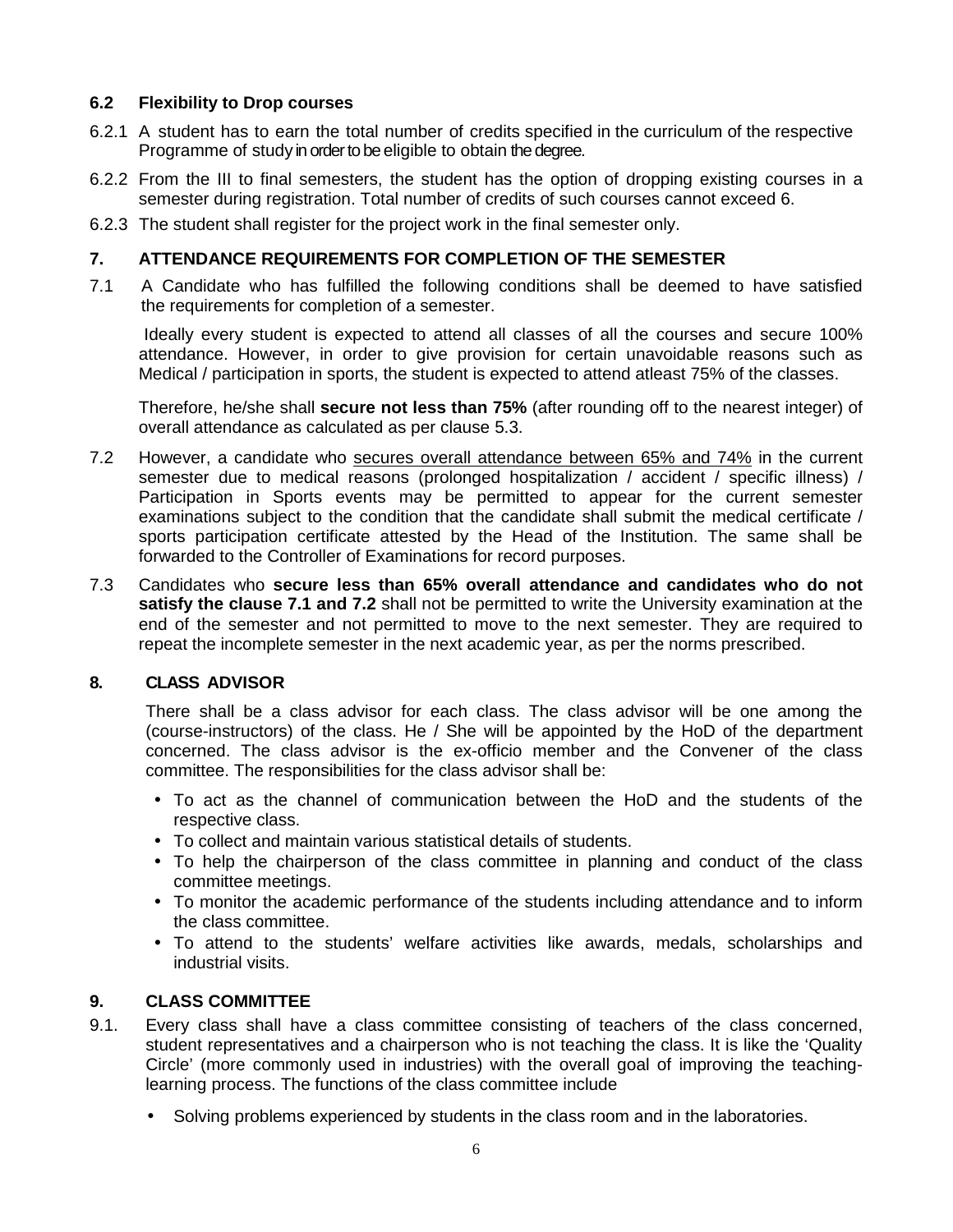- **Clarifying the regulations of the degree programme and the details of rules therein particularly (clause 5 and 7) which should be displayed on college Notice-Board.**
- Informing the student representatives, the academic schedule including the dates of assessments and the syllabus coverage for each assessment.
- Informing the student representatives the details of Regulations regarding weightage used for each assessment. In the case of practical courses (laboratory / drawing / project work / seminar etc.) the breakup of marks for each experiment / exercise / module of work, should be clearly discussed in the class committee meeting and informed to the students.
- Analyzing the performance of the students of the class after each test and finding the ways and means of solving problems, if any.
- Identifying the weak students, if any, and requesting the teachers concerned to provide some additional help or guidance or coaching to such weak students.
- 9.2 The class committee for a class under a particular branch is normally constituted by the Head of the Department. However, if the students of different branches are mixed in a class (like the first semester which is generally common to all branches), the class committee is to be constituted by the Head of the Institution.
- 9.3 The class committee shall be constituted within the first week of each semester.
- 9.4 At least 4 student representatives (usually 2 boys and 2 girls) shall be included in the class committee.
- 9.5 The Chairperson of the class committee may invite the Class adviser(s) and the Head of the Department to the class committee meeting.
- 9.6 The Head of the Institution may participate in any class committee of the institution.
- 9.7 The chairperson is required to prepare the minutes of every meeting, submit the same to Head of the Institution within two days of the meeting and arrange to circulate it among the students and teachers concerned. If there are some points in the minutes requiring action by the management, the same shall be brought to the notice of the Management by the Head of the Institution.
- 9.8 The first meeting of the class committee shall be held within one week from the date of commencement of the semester, in order to inform the students about the nature and weightage of assessments within the framework of the Regulations. Two or three subsequent meetings may be held in a semester at suitable intervals. **The Class Committee Chairman shall put on the Notice Board the cumulative attendance particulars of each student at the end of every such meeting to enable the students to know their attendance details to satisfy the clause 6 of this Regulation.** During these meetings the student members representing the entire class, shall meaningfully interact and express the opinions and suggestions of the other students of the class in order to improve the effectiveness of the teaching-learning process.

# **10. COURSE COMMITTEE FOR COMMON COURSES**

Each common theory course offered to more than one discipline or group, shall have a "Course Committee" comprising all the teachers teaching the common course with one of them nominated as Course Coordinator. The nomination of the Course Coordinator shall be made by the Head of the Department / Head of the Institution depending upon whether all the teachers teaching the common course belong to a single department or to several departments. The 'Course committee' shall meet in order to arrive at a common scheme of evaluation for the test and shall ensure a uniform evaluation of the tests. Wherever feasible, the course committee may also prepare a common question paper for the internal assessment test(s).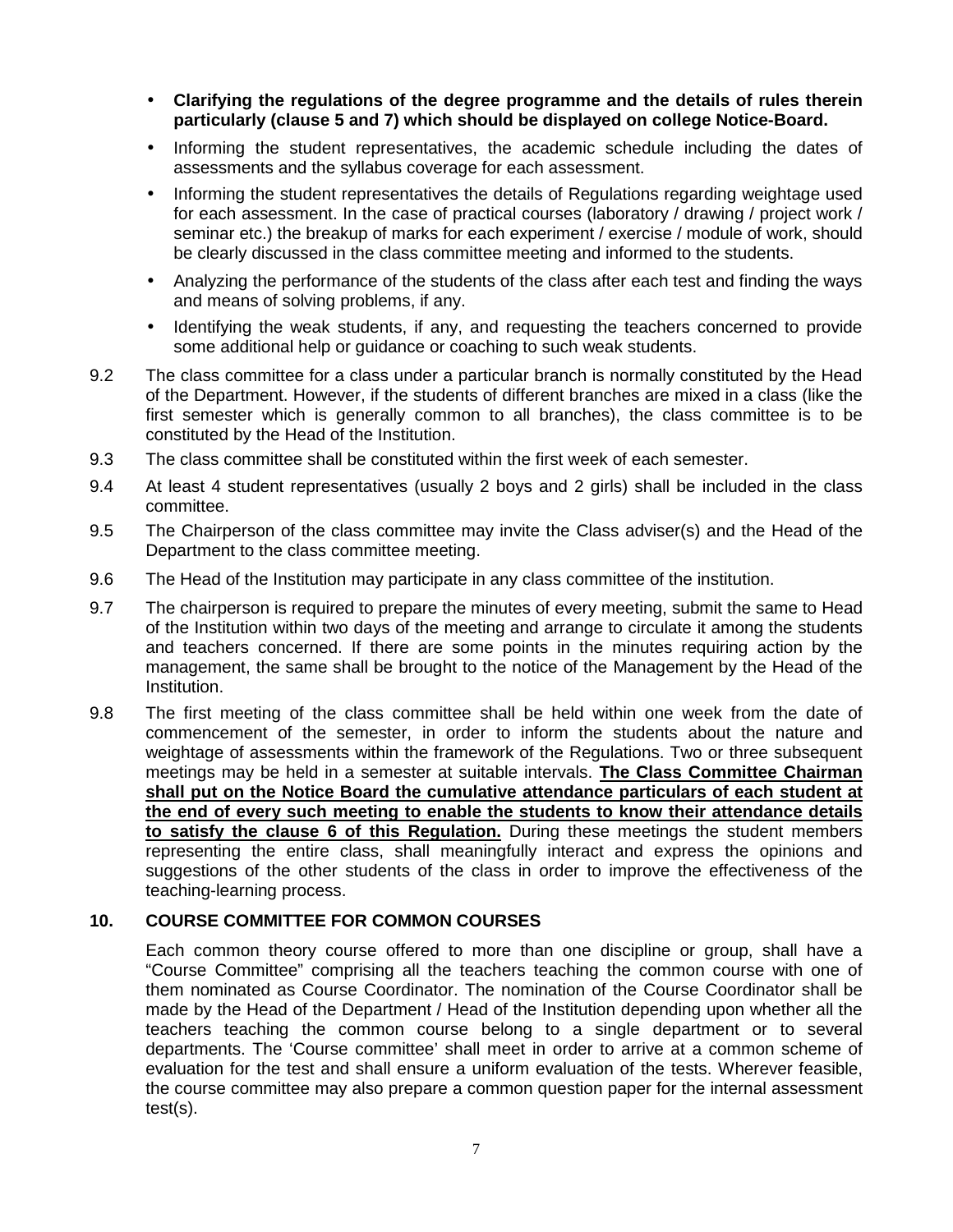### **11. SYSTEM OF EXAMINATION**

- 11.1 Performance in each course of study shall be evaluated based on (i) continuous internal assessment throughout the semester and (ii) University examination at the end of the semester.
- 11.2 Each course, both theory and practical (including project work & viva voce Examinations) shall be evaluated for a maximum of 100 marks.

For all theory and practical courses including project work, the continuous internal assessment will carry **20 marks** while the End - Semester University examination will carry **80 marks.**

- 11.3 Industrial training and seminar shall carry 100 marks and shall be evaluated through internal assessment only.
- 11.4 The University examination (theory and practical) of 3 hours duration shall ordinarily be conducted between October and December during the odd semesters and between April and June during the even semesters.
- 11.5 The University examination for project work shall consist of evaluation of the final report submitted by the student or students of the project group (of not exceeding 4 students) by an external examiner and an internal examiner, followed by a viva-voce examination conducted separately for each student by a committee consisting of the external examiner, the supervisor of the project group and an internal examiner.
- 11.6 For the University examination in both theory and practical courses including project work the internal and external examiners shall be appointed by the Controller of Examinations.

### **12. PROCEDURE FOR AWARDING MARKS FOR INTERNAL ASSESSMENT**

For all theory and practical courses (including project work) the continuous assessment shall be for a maximum of 20 marks. The above continuous assessment shall be awarded as per the procedure given below:

#### 12.1 **THEORY COURSES**

Three tests each carrying 100 marks shall be conducted during the semester by the Department / College concerned. The total marks obtained in all tests put together out of 300, shall be proportionately reduced for 20 marks and rounded to the nearest integer (This also implies equal weightage to all the three tests).

# 12.2 **LABORATORY COURSES**

The maximum marks for Internal Assessment shall be 20 in case of practical courses. Every practical exercise / experiment shall be evaluated based on conduct of experiment / exercise and records maintained. There shall be at least one test. The criteria for arriving at the Internal Assessment marks of 20 is as follows: 75 marks shall be awarded for successful completion of all the prescribed experiments done in the Laboratory and 25 marks for the test. The total mark shall be reduced to 20 and rounded to the nearest integer.

### 12.3 **THEORY COURSES WITH LABORATORY COMPONENT**

If there is a theory course with Laboratory component, there shall be three tests: the first two tests (each 100 marks) will be from theory portions and the third test (maximum mark 100) will be for laboratory component. The sum of marks of first two tests shall be reduced to 60 marks and the third test mark shall be reduced to 40 marks. The sum of these 100 marks may then be arrived at for 20 and rounded to the nearest integer.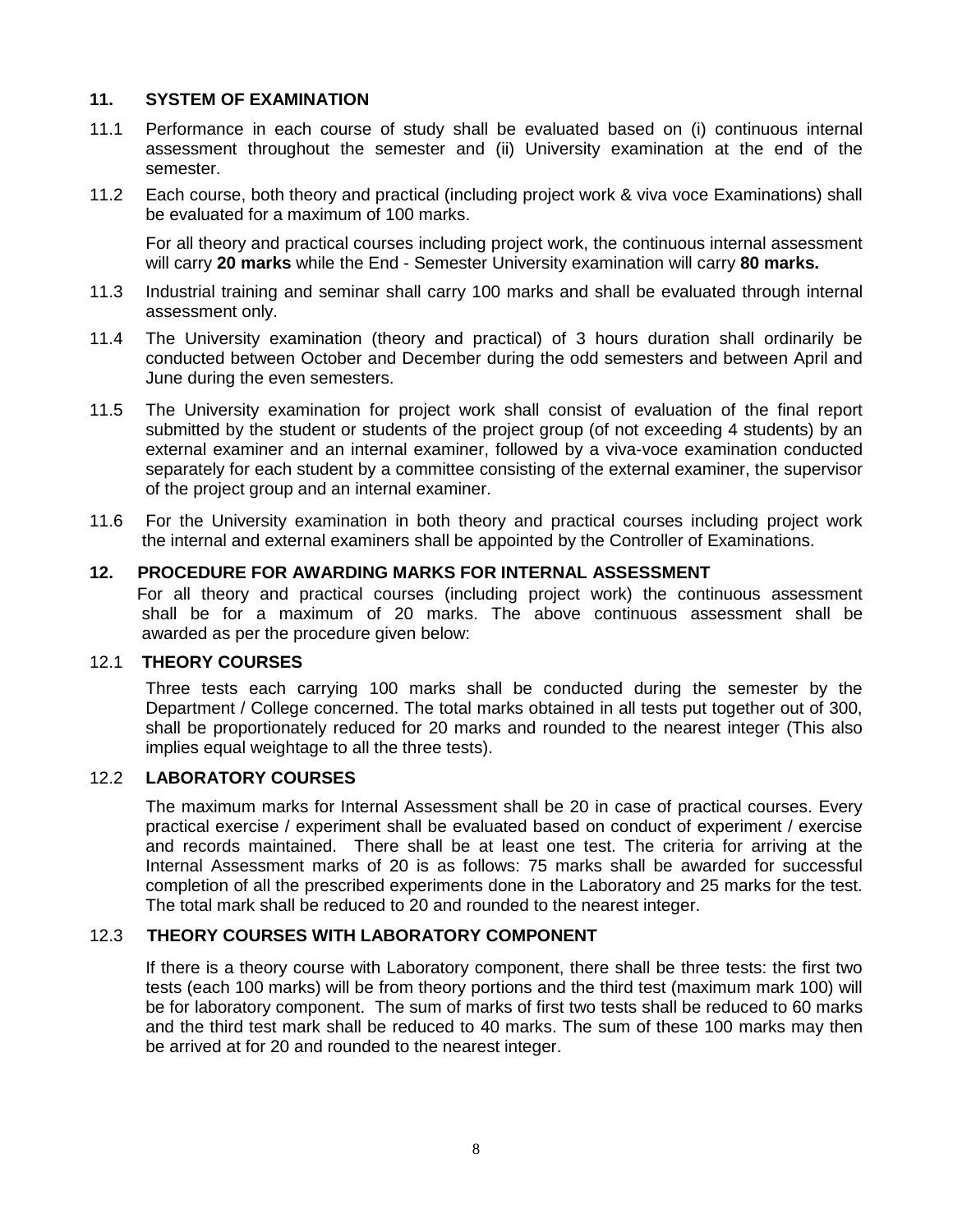# 12.4 **PROJECT WORK**

Project work may be allotted to a single student or to a group of students not exceeding 4 per group.

The Head of the Institutions shall constitute a review committee for project work for each branch of study. There shall be three reviews during the semester by the review committee. The student shall make presentation on the progress made by him / her before the committee. The total marks obtained in the three reviews shall be **reduced for 20 marks** and rounded to the nearest integer (as per the scheme given in 12.4.1).

12.4.1 The project report shall carry a maximum 30 marks. The project report shall be submitted as per the approved guidelines as given by Director, Academic Courses. Same mark shall be awarded to every student within the project group for the project report. The viva-voce examination shall carry 50 marks. Marks are awarded to each student of the project group based on the individual performance in the viva-voce examination.

| <b>Review</b> | <b>Review</b> | <b>Review</b> | <b>End semester Examinations</b> |                 |                 |                 |                   |
|---------------|---------------|---------------|----------------------------------|-----------------|-----------------|-----------------|-------------------|
|               |               | Ш             | <b>Thesis</b><br>Submission (30) |                 | Viva-Voce (50)  |                 |                   |
| <sub>5</sub>  | 7.5           | 7.5           | <b>Internal</b>                  | <b>External</b> | <b>Internal</b> | <b>External</b> | <b>Supervisor</b> |
|               |               |               | 15                               | 15              | 15              | 20              | 15                |

12.4.2 If a candidate fails to submit the project report on or before the specified deadline, he/she is deemed to have failed in the Project Work and shall re-register for the same in a subsequent semester.

### **12.5 OTHER EMPLOYABILITY ENHANCEMENT COURSES**

- (a) The seminar / Case study is to be considered as purely INTERNAL (with 100% internal marks only). Every student is expected to present a minimum of 2 seminars per semester before the evaluation committee and for each seminar, marks can be equally apportioned. The three member committee appointed by Head of the Institution will evaluate the seminar and at the end of the semester the marks can be consolidated and taken as the final mark. The evaluation shall be based on the seminar paper (40%), presentation (40%) and response to the questions asked during presentation (20%).
- (b) The Industrial / Practical Training, Summer Project, Internship, shall carry 100 marks and shall be evaluated through internal assessment only. At the end of Industrial / Practical training / internship / Summer Project, the candidate shall submit a certificate from the organization where he / she has undergone training and a brief report. The evaluation will be made based on this report and a Viva-Voce Examination, conducted internally by a three member Departmental Committee constituted by the Head of the Institution. The certificates (issued by the organization) submitted by the students shall be attached to the mark list sent by the Head of the Institution to the Controller of Examinations.

# **12.6 ASSESSMENT FOR VALUE ADDED COURSE**

The one / two credit course shall carry 100 marks and shall be evaluated through **continuous assessments only**. Two Assessments shall be conducted during the semester by the Department concerned. The total marks obtained in the tests shall be reduced to 100 marks and rounded to the nearest integer. A committee consisting of the Head of the Department, staff handling the course and a senior Faculty member nominated by the Head of the Institution shall monitor the evaluation process. The list of students along with the marks and the grades earned may be forwarded to the Controller of Examinations for appropriate action at least one month before the commencement of End Semester Examinations.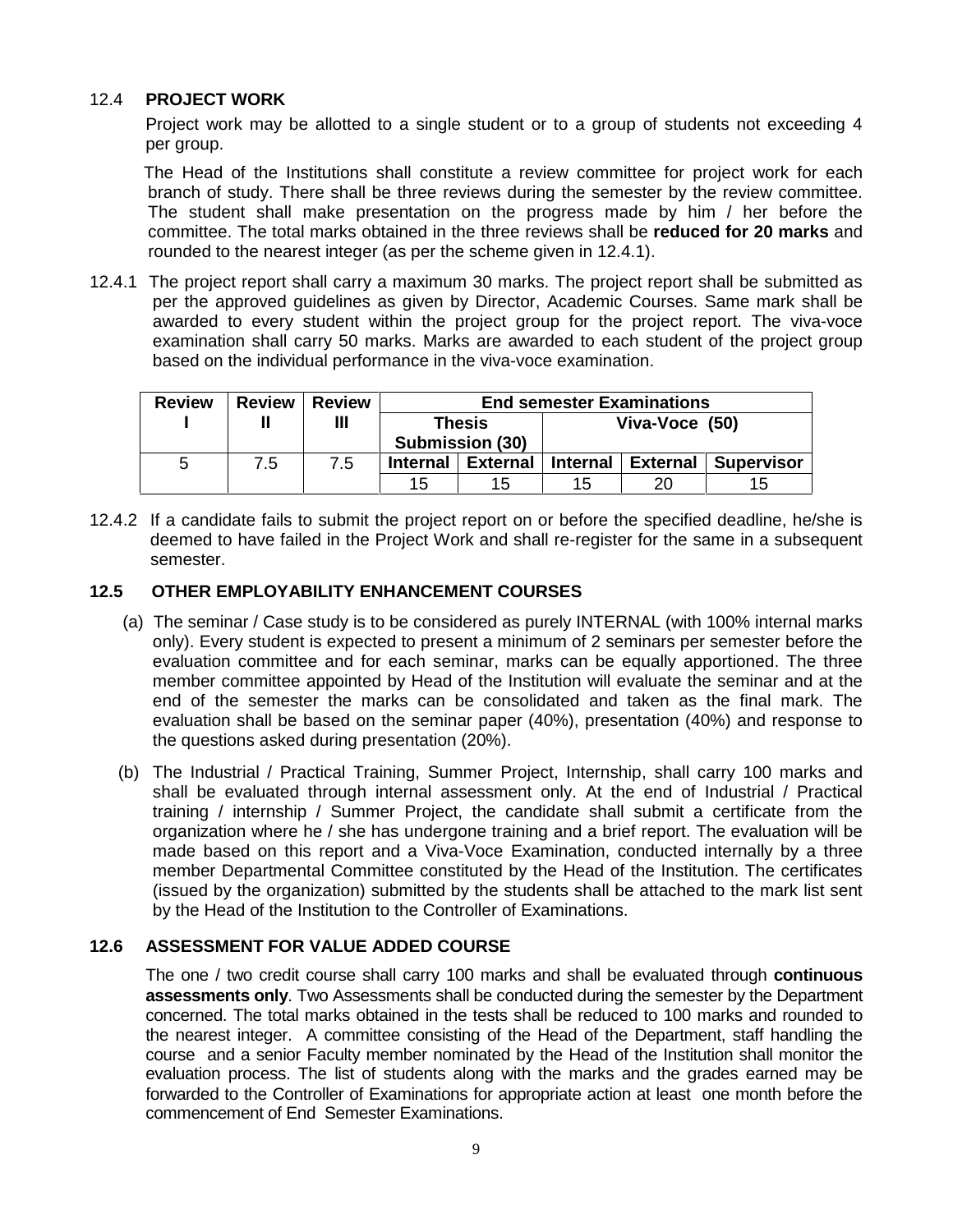# **12.7 ASSESSMENT FOR ONLINE COURSES**

Students may be permitted to credit one online course (which are provided with certificate) subject to a maximum of three credits. The approved list of online courses will be provided by the Centre for Academic courses from time to time. **This online course of 3 credits can be considered instead of one elective course**. The student needs to obtain certification or credit to become eligible for writing the End Semester Examination to be conducted by Anna University. **The course shall be evaluated through the End Semester Examination only conducted by Controller of Examinations, Anna University.**

#### **12.8. Internal marks approved by the Head of the Institution shall be displayed by the respective HODs within 5 days from the last working day.**

#### **12.9 Attendance Record**

Every teacher is required to maintain an 'ATTENDANCE AND ASSESSMENT RECORD' which consists of attendance marked in each lecture or practical or project work class, the test marks and the record of class work (topic covered), separately for each course. This should be submitted to the Head of the department periodically (at least three times in a semester) for checking the syllabus coverage and the records of test marks and attendance. The Head of the department will put his signature and date after due verification. At the end of the semester, the record should be verified by the Head of the Institution who will keep this document in safe custody (for five years). The University or any inspection team appointed by the University may verify the records of attendance and assessment of both current and previous semesters.

# **13. REQUIREMENTS FOR APPEARING FOR UNIVERSITY EXAMINATIONS**

A candidate shall normally be permitted to appear for the University Examinations for all the courses registered in the current semester (vide clause 6) if he/she has satisfied the semester completion requirements (subject to Clause 7).

A candidate who has already appeared for any subject in a semester and passed the examination is not entitled to reappear in the same subject for improvement of grades.

# **14. PASSING REQUIREMENTS**

- 14.1 A candidate who secures not less than 50% of total marks prescribed for the course [Internal Assessment + End semester University Examinations] with a minimum of 45% of the marks prescribed for the end-semester University Examination, shall be declared to have passed the course and acquired the relevant number of credits. This is applicable for both theory and practical courses (including project work).
- 14.2 If a student fails to secure a pass in theory courses in the current semester examination, he/she is allowed to write arrear examinations for the next three consecutive semesters and their internal marks shall be carried over for the above mentioned period of three consecutive semesters. If a student fails to secure a pass in a course even after three consecutive arrear attempts, the student has to redo the course in the semester in which it is offered along with regular students.

That is, the students should have successfully completed the courses of (n minus  $4$ )<sup>th</sup> semester to register for courses in n<sup>th</sup> semester.

Based on the above, the following prerequisites shall be followed for completing the degree programme:

i. To enter into Semester V, the student should have no arrear in Semester I. Failing which the student shall redo the Semester I course/courses along with the regular students.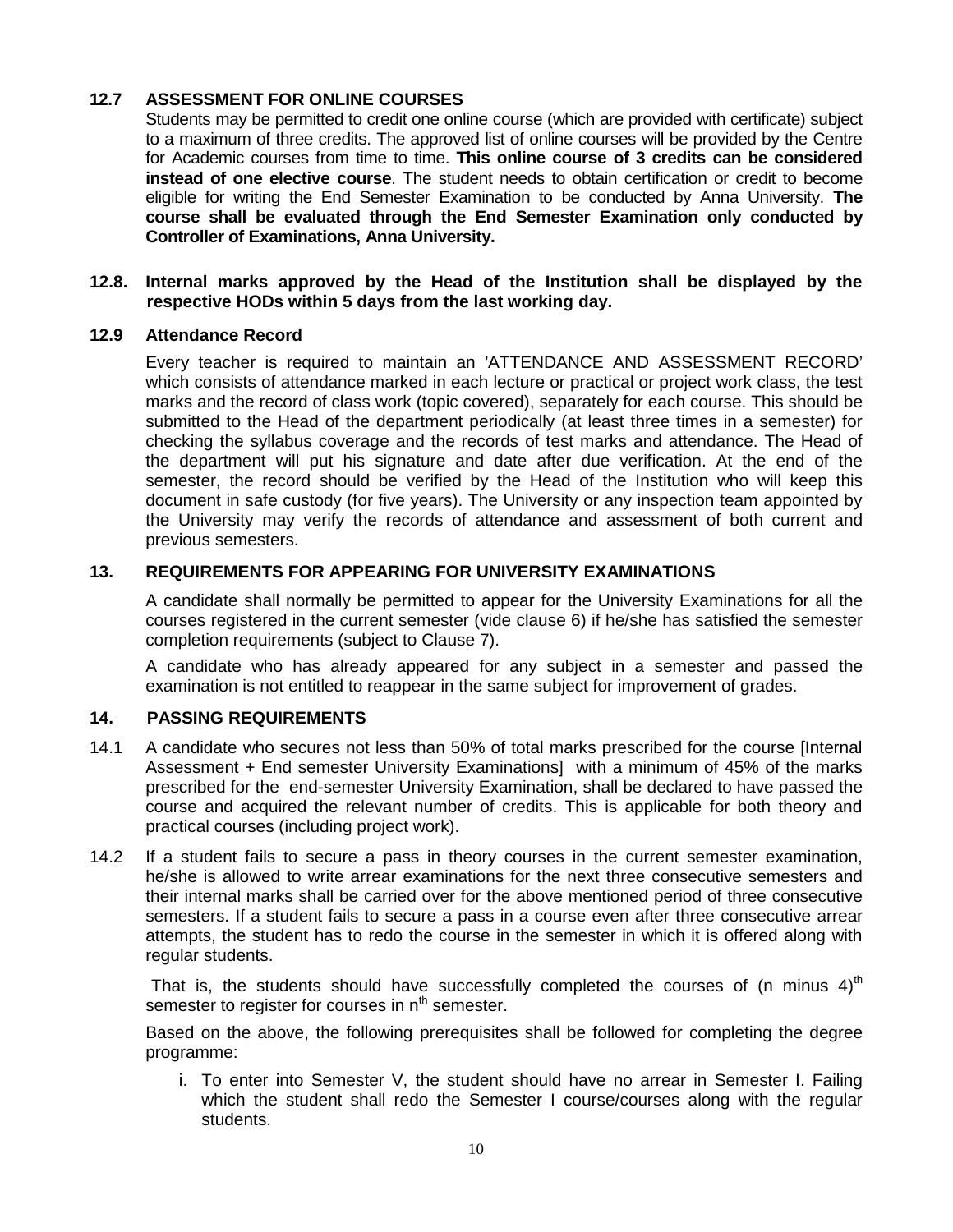- ii. To enter into Semester VI, the student should have no arrear in Semester II. Failing which the student shall redo the Semester II course/courses along with the regular students.
- iii. To enter into Semester VII, the student should have no arrear in Semester III. Failing which the student shall redo the Semester III course/courses along with the regular students.
- iv. To enter into Semester VIII, the student should have no arrear in Semester IV. Failing which the student shall redo the Semester IV course/courses along with the regular students.

In case, if he/she has not successfully completed all the courses of semester V at the end of semester VIII, he/she shall redo the Semester V courses along with regular students. For the subsequent semesters of VI, VII and VIII, the same procedure shall be followed, subject to the maximum permissible period for this programme.

#### **Note:**

 The students who are admitted in **2017-2018 and 2018 – 2019** are permitted to appear for arrears upto VI semesters and will be allowed to move to VII semester only on completion of all the courses in the I semester.

In addition the following prerequisites shall be followed for completing the degree programme.

- i. To enter into Semester VII, the student should have no arrear in Semester I. Failing which the student shall redo the Semester I course/courses along with the regular students.
- ii. To enter into Semester VIII, the student should have no arrear in Semester II. Failing which the student shall redo the Semester II course/courses along with the regular students.

In case, if he/she has not successfully completed all the courses of semester III at the end of semester VIII, he/she shall redo the Semester III courses along with regular students. For the subsequent semesters of IV, V, VI, VII and VIII, the same procedure shall be followed, subject to the maximum permissible period for this programme.

- 14.3 If a student fails to secure a pass in a laboratory course, **the student shall register** for the course again, when offered next.
- 14.4 If a student fails to secure a pass in project work, **the student shall register** for the course again, when offered next.
- 14.5 The passing requirement for the courses which are assessed only through purely internal assessments (EEC courses except project work), is 50% of the internal assessment (continuous assessment) marks only.
- 14.6 A student can apply for revaluation of the student's semester examination answer paper in a theory course, within 2 weeks from the declaration of results, on payment of a prescribed fee along with prescribed application to the COE through the Head of the Institution. The COE will arrange for the revaluation and the results will be intimated to the student concerned through the Head of the Institution. Revaluation is not permitted for laboratory course and project work.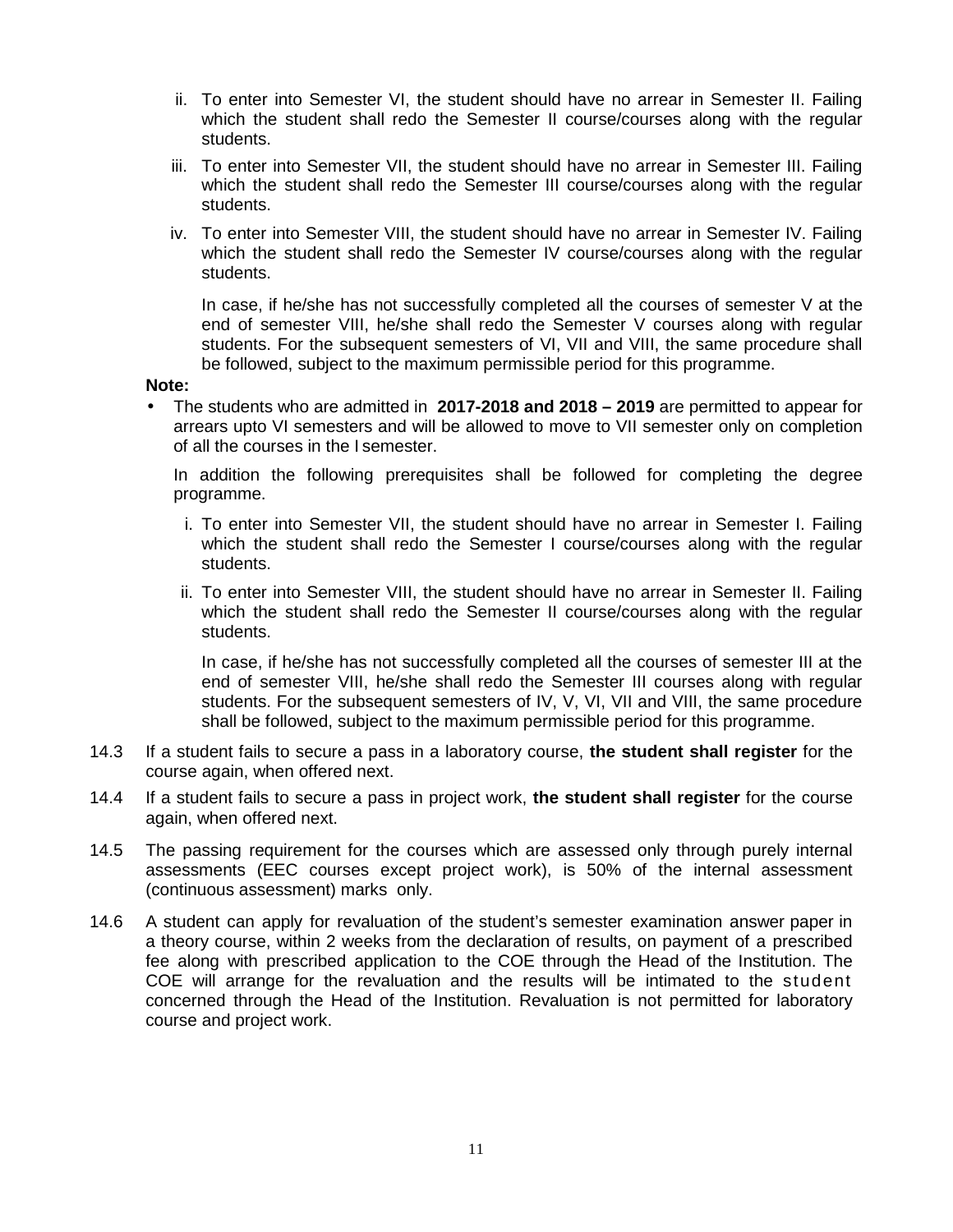# **15. AWARD OF LETTER GRADES**

15.1 All assessments of a course will be evaluated on absolute marks basis. However, for the purpose of reporting the performance of a candidate, letter grades, each carrying certain number of points, will be awarded as per the range of total marks (out of 100) obtained by the candidate in each subject as detailed below:

| <b>Letter Grade</b>         | <b>Grade Points</b> | <b>Marks Range</b> |
|-----------------------------|---------------------|--------------------|
| (Outstanding)<br>Ő          | 10                  | $91 - 100$         |
| $A + (Excellent)$           | 9                   | $81 - 90$          |
| (Very Good)<br>Α            | 8                   | $71 - 80$          |
| Good)<br>B+                 |                     | $61 - 70$          |
| (Average)<br>в              | 6                   | $50 - 60$          |
| <b>RA</b>                   |                     | $50$               |
| SA (Shortage of Attendance) |                     |                    |
| W                           |                     |                    |

A student is deemed to have passed and acquired the corresponding credits in a particular course if he/she obtains any one of the following grades: "O", "A+", "A", "B+","B".

'SA' denotes shortage of attendance (as per clause 7.3) and hence prevention from writing the end semester examinations. 'SA' will appear only in the result sheet.

**"RA"** denotes that the student has failed to pass in that course. "**W**" denotes **withdrawal** from the exam for the particular course. The grades RA and W will figure both in Marks Sheet as well as in Result Sheet). In both cases the student has to earn Continuous Assessment marks and appear for the End Semester Examinations.

If the grade W is given to course, the attendance requirement need not be satisfied. If the grade RA is given to a core **theory course**, the attendance requirement need not be satisfied, but if the grade RA is given to a **Laboratory Course/ Project work / Seminar and any other EEC course,** the attendance requirements (vide clause 7) should be satisfied.

- 15.2 For the Co-curricular activities such as National Cadet Corps (NCC)/ National Service Scheme (NSS) / NSO / YRC, a satisfactory / not satisfactory grading will appear in the mark sheet. Every student shall put in a minimum of 75% attendance in the training and attend the camp compulsorily. The training and camp shall be completed during the first year of the programme. However, for valid reasons, the Head of the Institution may permit a student to complete this requirement in the second year. **A satisfactory grade in the above co-curricular activities is compulsory for the award of degree.**
- 15.3 The grades O, A+, A, B+, B obtained for the one credit course shall figure in the Mark sheet under the title **'Value Added Courses'**. The Courses for which the grades are RA, SA **will not figure in the mark sheet.**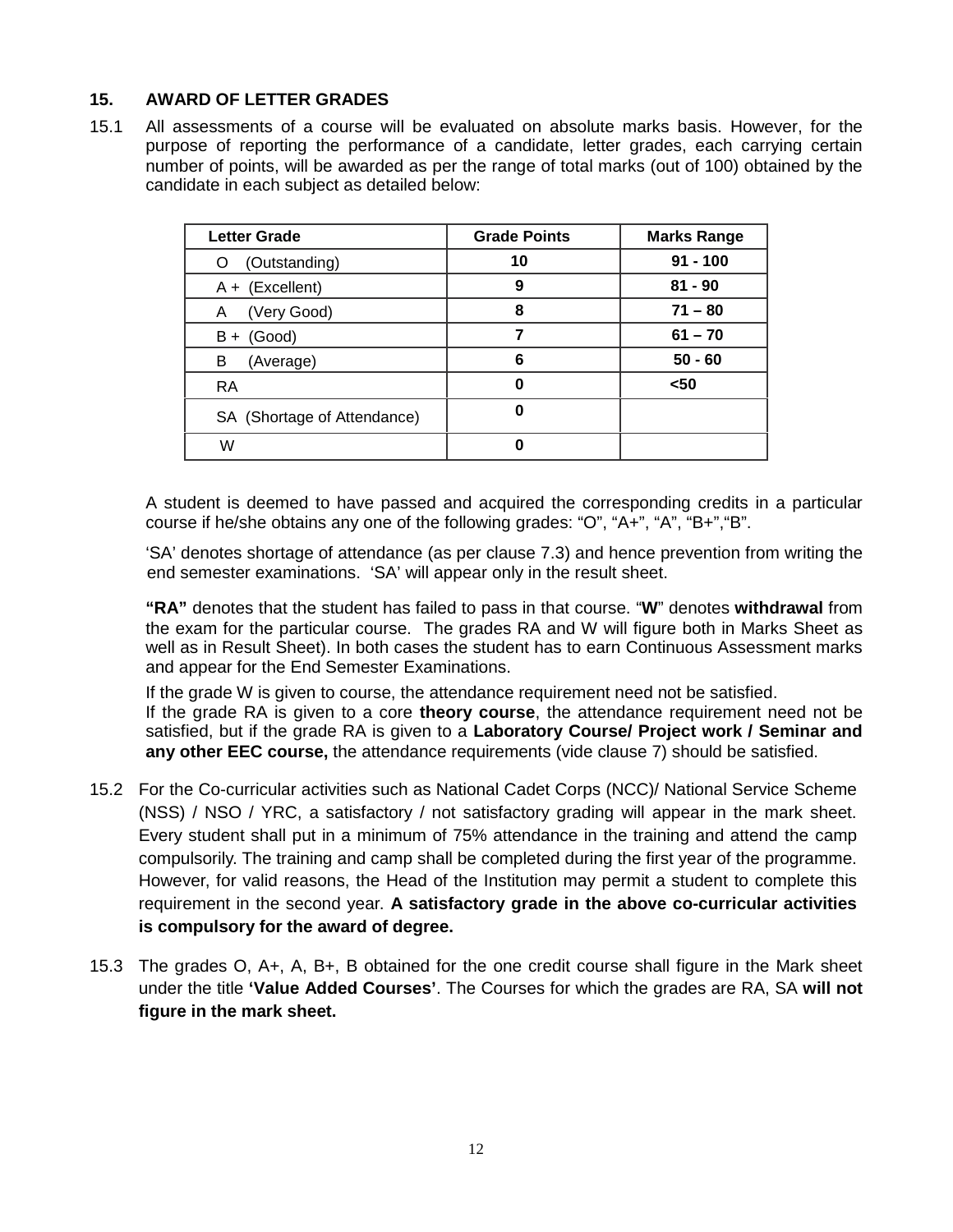# **Grade sheet**

After results are declared, Grade Sheets will be issued to each student which will contain the following details:

- The college in which the candidate has studied
- The list of courses enrolled during the semester and the grade scored.
- **The Grade Point Average (GPA) for the semester and**
- The Cumulative Grade Point Average (CGPA) of all courses enrolled from first semester onwards.

GPA for a semester is the ratio of the sum of the products of the number of credits for courses acquired and the corresponding points to the sum of the number of credits for the courses acquired in the semester.

CGPA will be calculated in a similar manner, considering all the courses registered from first semester. RA grades will be excluded for calculating GPA and CGPA.

$$
C_i GP_i
$$
\n
$$
C_i GP_i
$$
\n
$$
I = 1
$$
\n
$$
C_i
$$
\n
$$
C_i
$$
\n
$$
I = 1
$$

where **C<sup>i</sup>** is the number of Credits assigned to the course

**GP<sup>i</sup>** is the point corresponding to the grade obtained for each course **n** is number of all courses successfully cleared during the particular semester in the case of GPA and during all the semesters in the case of CGPA.

#### **16 ELIGIBILITY FOR THE AWARD OF THE DEGREE**

- **16.1** A student shall be declared to be eligible for the award of the B.E. / B.Tech. Degree provided the student has
	- i. Successfully gained the required number of total credits as specified in the curriculum corresponding to the student's programme within the stipulated time.
	- ii. Successfully completed the course requirements, appeared for the End-Semester examinations and passed all the subjects prescribed in all the 8 semesters / (10 Semesters for B.E. Mechanical Engineering (Sandwich)) within a maximum period of 7 years (9 years in case of B.E. Mechanical Engineering (Sandwich) and 6 years in the case of Lateral Entry) reckoned from the commencement of the first (third in the case of Lateral Entry) semester to which the candidate was admitted.
	- iii. Successfully passed any additional courses prescribed by the Director, Academic Courses whenever readmitted under regulations R-2017 (vide clause 18.3)
	- iv. Successfully completed the NCC / NSS / NSO / YRC requirements.
	- v. No disciplinary action pending against the student.
	- vi. The award of Degree must have been approved by the Syndicate of the University.

# **16.2 CLASSIFICATION OF THE DEGREE AWARDED**

### 16.2.1 **FIRST CLASS WITH DISTINCTION**

A student who satisfies the following conditions shall be declared to have passed the examination in First class with Distinction: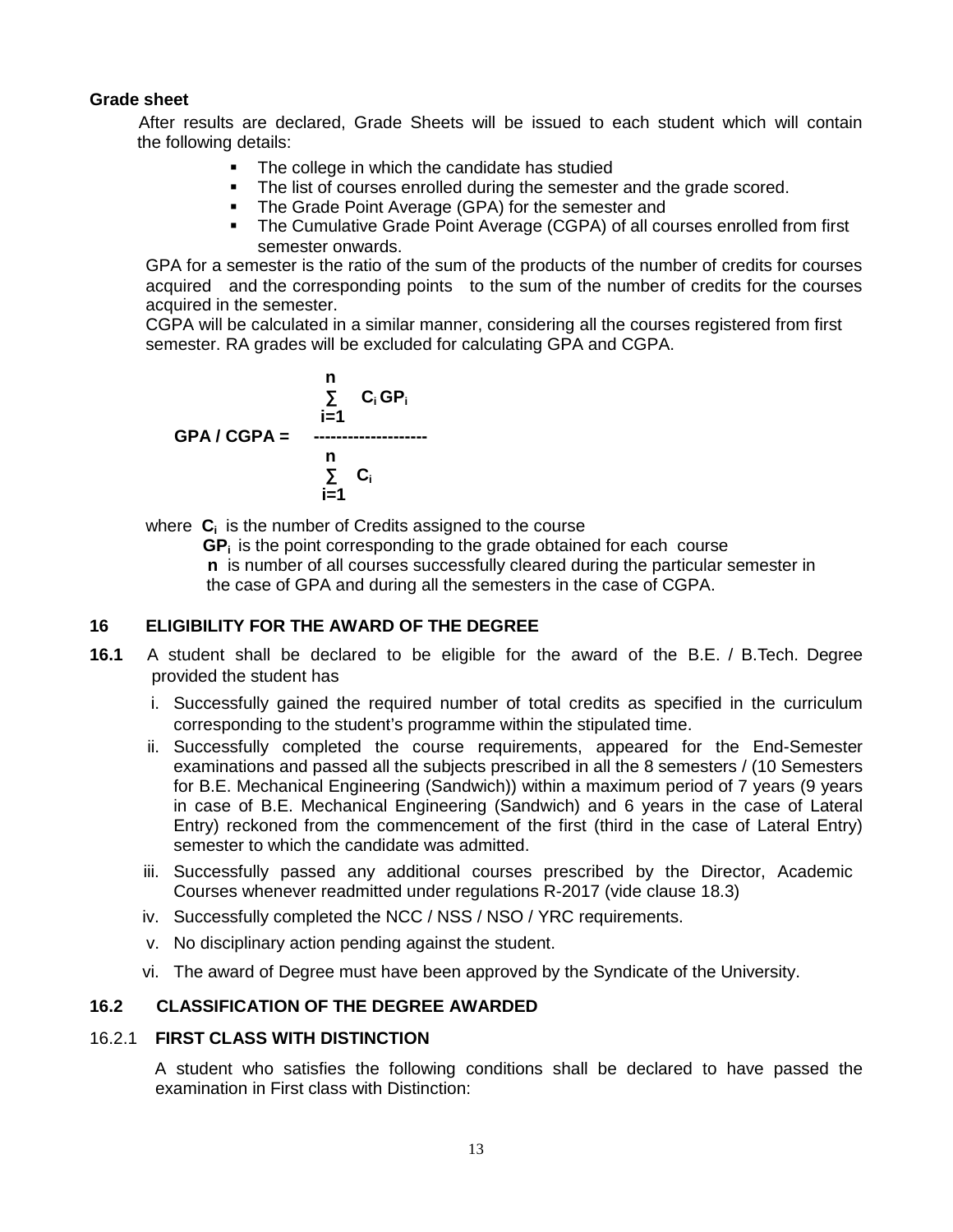- Should have passed the examination in all the courses of all the eight semesters (10 Semesters in case of Mechanical (Sandwich) and 6 semesters in the case of Lateral Entry) in the student's First Appearance within **five** years (Six years in the case of Mechanical (Sandwich) and Four years in the case of Lateral Entry). Withdrawal from examination (vide Clause 17) will not be considered as an appearance.
- Should have secured a CGPA of not less than **8.50**.
- One year authorized break of study (if availed of) is included in the five years (Six years in the case of Mechanical (Sandwich) and four years in the case of lateral entry) for award of First class with Distinction.
- Should NOT have been prevented from writing end semester examination due to lack of attendance in any semester.

# 16.2.2 **FIRST CLASS:**

A student who satisfies the following conditions shall be declared to have passed the examination in **First class**:

- Should have passed the examination in all the courses of all eight semesters (10 Semesters in case of Mechanical (Sandwich) and 6 semesters in the case of Lateral Entry) **within Six years**. (Seven years in case of Mechanical (Sandwich) and Five years in the case of Lateral Entry)
- One year authorized break of study (if availed of) or prevention from writing the End Semester examination due to lack of attendance (if applicable) is included in the duration of six years (Seven years in case of Mechanical (Sandwich) and five years in the case of lateral entry) for award of First class
- Should have secured a CGPA of not less than **7.00.**

# 16.2.3 **SECOND CLASS:**

All other students (not covered in clauses 16.2.1 and 16.2.2) who qualify for the award of the degree **(**vide Clause 16.1) shall be declared to have passed the examination in **Second Class**.

**16.3** A candidate who is absent in end semester examination in a course / project work after having registered for the same shall be considered to have appeared in that examination for the purpose of classification. (subject to clause 17 and 18)

# **16.4 Photocopy** / **Revaluation**

A candidate can apply for photocopy of his/her semester examination answer paper in a theory course, within 2 weeks from the declaration of results, on payment of a prescribed fee through proper application to the Controller of Examinations through the Head of Institutions. The answer script is to be valued and justified by a faculty member, who handled the subject and recommend for revaluation with breakup of marks for each question. Based on the recommendation, the candidate can register for the revaluation through proper application to the Controller of Examinations. The Controller of Examinations will arrange for the revaluation and the results will be intimated to the candidate concerned through the Head of the Institutions. Revaluation is not permitted for practical courses and for project work.

A candidate can apply for revaluation of answer scripts for not exceeding 5 subjects at a time.

#### **16.5 Review**

Candidates not satisfied with Revaluation can apply for Review of his/ her examination answer paper in a theory course, within the prescribed date on payment of a prescribed fee through proper application to Controller of Examination through the Head of the Institution.

Candidates applying for Revaluation only are eligible to apply for Review.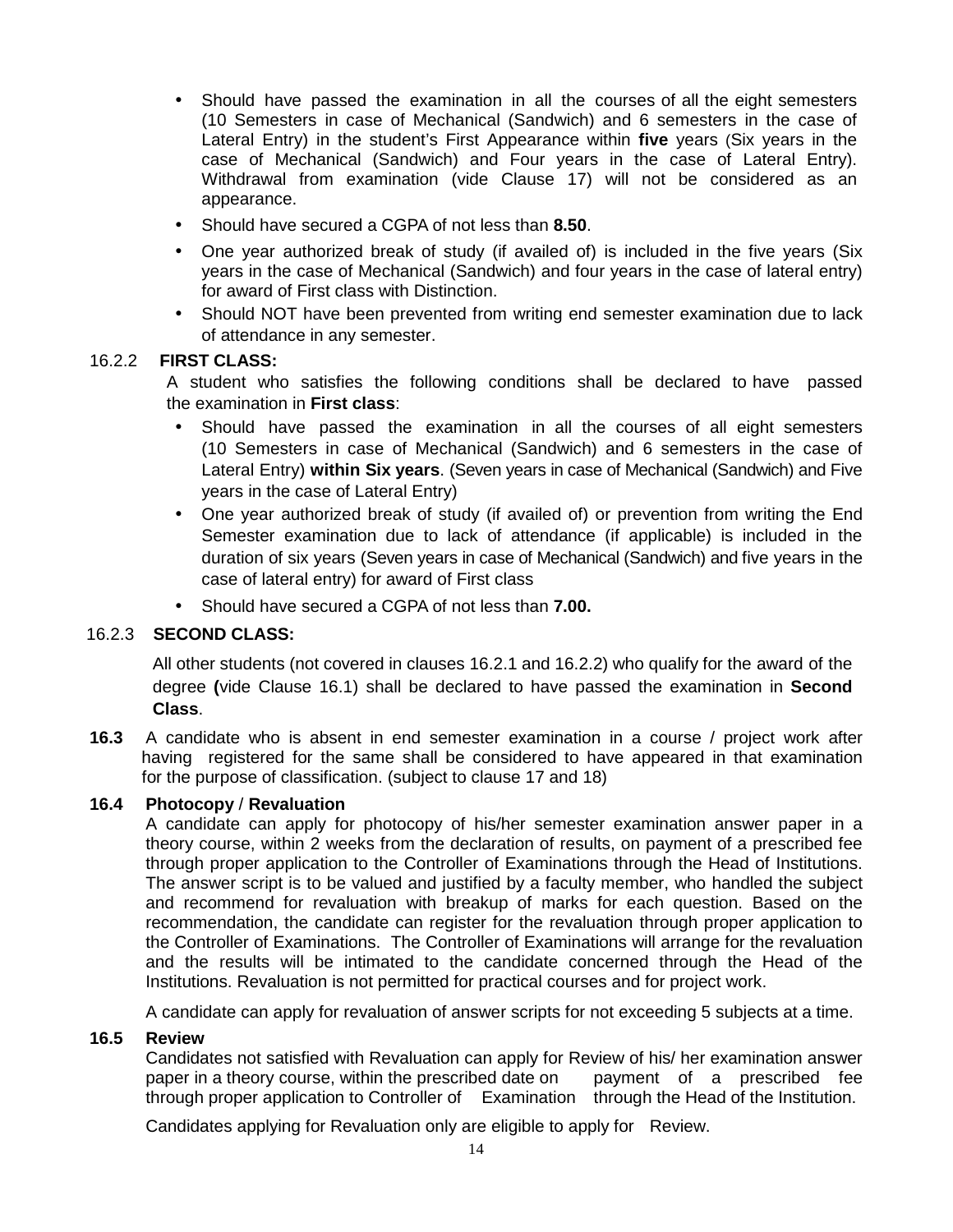### **17. PROVISION FOR WITHDRAWAL FROM END-SEMESTER EXAMINATION**

- 17.1 A student may, for valid reasons, (medically unfit / unexpected family situations / sports approved by Chairman, sports board and HOD) be granted permission to withdraw from appearing for the end semester examination in any course or courses in **ANY ONE** of the semester examinations during the entire duration of the degree programme. The application shall be sent to Director, Student Affairs through the Head of the Institutions with required documents.
- 17.2 Withdrawal application is valid if the student is otherwise eligible to write the examination (Clause 7) and if it is made within TEN days prior to the commencement of the examination in that course or courses and recommended by the Head of the Institution and approved by the Controller of Examinations.
- 17.2.1 Notwithstanding the requirement of mandatory 10 days notice, applications for withdrawal for special cases under extraordinary conditions will be considered on the merit of the case.
- 17.3 In case of withdrawal from a course / courses (Clause 13) the course will figure both in Marks Sheet as well as in Result Sheet. **Withdrawal essentially requires the student to register for the course/courses** The student has to register for the course, fulfill the attendance requirements (vide clause 7), earn continuous assessment marks and attend the end semester examination. However, withdrawal shall not be construed as an appearance for the eligibility of a candidate for First Class with Distinction.
- 17.4 Withdrawal is permitted for the end semester examinations in the final semester only if the period of study the student concerned does not exceed 5 years as per clause 16.2.1.

#### **18. PROVISION FOR AUTHORISED BREAK OF STUDY**

- 18.1 A student is permitted to go on break of study for a maximum period of one year as a single spell.
- 18.2 Break of Study shall be granted only once for valid reasons for a maximum of one year during the entire period of study of the degree programme. However, in extraordinary situation the candidate may apply for additional break of study not exceeding another one year by paying prescribed fee for break of study. If a candidate intends to temporarily discontinue the programme in the middle of the semester for valid reasons, and to rejoin the programme in a subsequent year, permission may be granted based on the merits of the case provided he / she applies to the Director, Student Affairs in advance, but not later than the last date for registering for the end semester examination of the semester in question, through the Head of the Institution stating the reasons therefore and the probable date of rejoining the programme.
- 18.3 The candidates permitted to rejoin the programme after break of study / prevention due to lack of attendance, shall be governed by the Curriculum and Regulations in force at the time of rejoining. The students rejoining in new Regulations shall apply to the Director, Academic Courses in the prescribed format through Head of the Institution at the beginning of the readmitted semester itself for prescribing additional courses, if any, from any semester of the regulations in-force, so as to bridge the curriculum in-force and the old curriculum.
- 18.4 The authorized break of study would not be counted towards the duration specified for passing all the courses for the purpose of classification (vide Clause 16.2).
- 18.5 The total period for completion of the Programme reckoned from, the commencement of the first semester to which the candidate was admitted shall not exceed the maximum period specified in clause 5.1 irrespective of the period of break of study in order that he/she may be eligible for the award of the degree.
- 18.6 If any student is prevented for want of required attendance, the period of prevention shall not be considered as authorized 'Break of Study' (Clause 18.1)